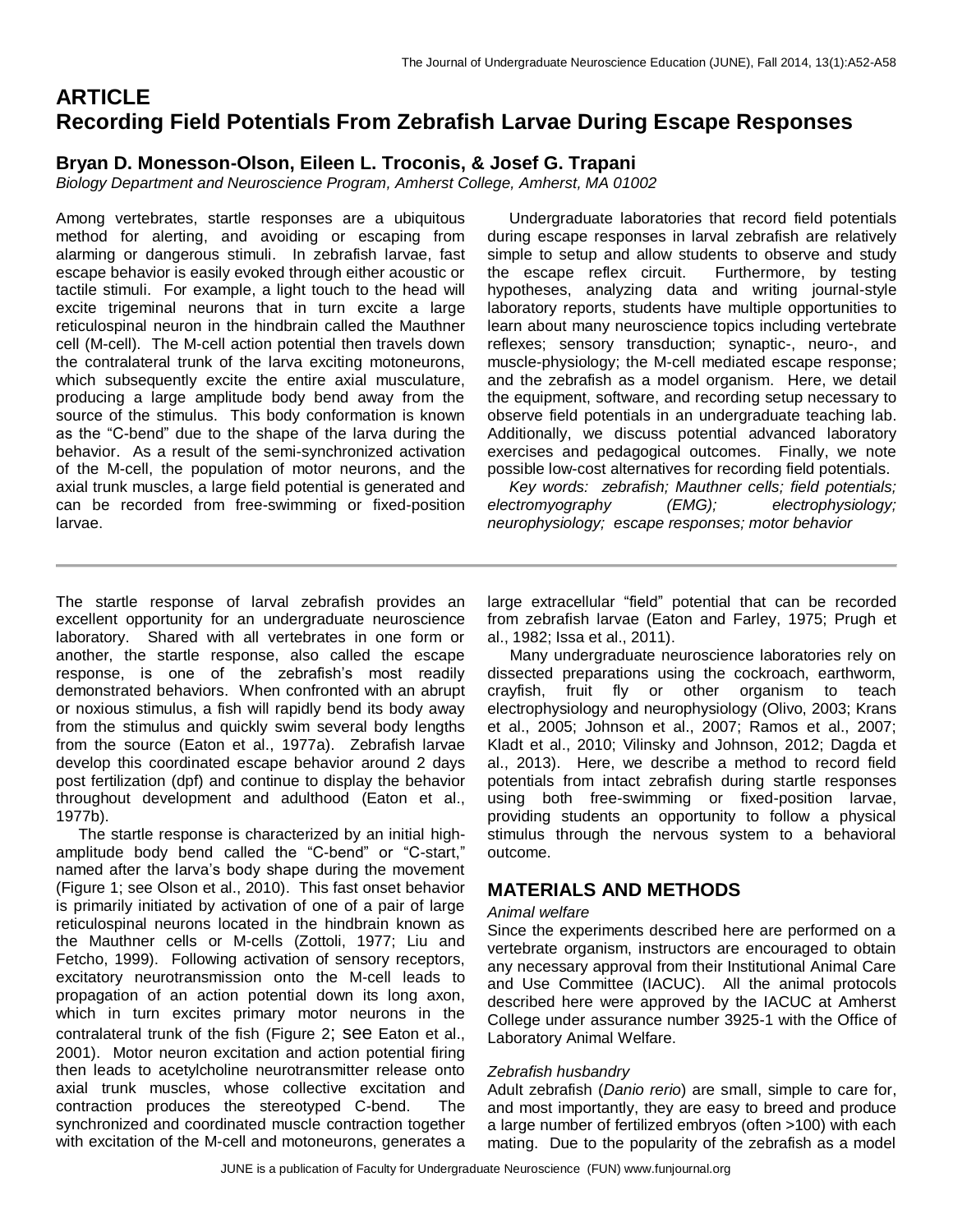

*Figure 1.* The escape response of a 5 day post fertilization zebrafish larva captured with a high-speed camera. In the first frame on the left, the zebrafish is startled and an escape response is initiated. In the second frame the C-bend can be seen. The next two frames show the larva swimming away from the source of the stimulus. The upper right corner of each frame indicates the time from stimulus onset.

| http://zfin.org/zf_info/zfbook/zfbk.html (husbandry guidelines)                                                                                  |
|--------------------------------------------------------------------------------------------------------------------------------------------------|
| https://wiki.zfin.org/display/prot/ZFIN+Protocol+Wiki                                                                                            |
| https://www.aaalac.org/accreditation/refresources/zebrafishreference.pdf                                                                         |
| Adult male and female zebrafish for breeding (4 to 6 pairs)                                                                                      |
| Aquarium or fish facility                                                                                                                        |
| Mating chambers (for male-female pairs of zebrafish)<br>http://aquatichabitats.com/consumables/breeding-and-<br>nursery/info/breeding-tank-sets/ |
| Tea strainer (for collecting fertilized eggs)<br>http://adaptivesciencetools.com/le3indiststs.html                                               |
| Petri dishes: large (100x15 mm) and small (35 or 60 mm)                                                                                          |
| Plastic transfer pipettes (8 mL)                                                                                                                 |
| Incubator kept at 28.5 °C for raising embryos                                                                                                    |
| Embryo medium (for rinsing and raising zebrafish embryos)<br>http://zfin.org/zf_info/zfbook/chapt10.html - wptohtml16                            |
| Zebrafish larvae between 2 and 7 dpf (for experiments)                                                                                           |

#### *Table 1: Zebrafish husbandry and supplies.*

organism, many colleges and universities already have zebrafish facilities, which can provide larvae for weekly experiments throughout a semester. For institutions without access to a zebrafish facility, zebrafish can be found at most local pet stores (Westerfield, 2000). Caring for zebrafish is significantly easier than most vertebrate animals and there are a wide variety of resources for information on zebrafish husbandry. We recommend the Zebrafish Book and the ZFIN Protocol Wiki (see Table 1 and Westerfield, 2000).

### *Zebrafish mating and embryo collection*

Zebrafish mating is coordinated with the daily light-dark cycle, (generally 14 hours light and 10 hours dark), and mating will typically occur in the morning when lights are turned on. To breed zebrafish, place a male and female adult in a mating chamber in the afternoon. Note that to determine the sex of the adults, there is an excellent guide on the Zebrafish in the Classroom website (Liang et al., 2011). In order to obtain enough embryos for these experiments, it is a good idea to set up at least three to four male-female pairs of zebrafish. While one mating will generally produce enough eggs for an entire class, multiple pairings ensure you will get at least one pair of zebrafish to successfully mate.

Fertilized embryos are collected from the breeding tank after removing the mating pair. If not using a purpose built mating chamber, clean marbles can be placed at the



*Figure 2.* The Mauthner cell synapses on primary motoneurons. This diagram shows a dorsal view of the zebrafish larva and the M-cell's soma and long axon. For clarity, connections between the Mauthner cell and primary motor neurons are only shown on one side of the larval. The Mauthner cells receive extensive sensory input, and their axons cross the midline (dashed line) to synapse on contralateral primary motoneurons down the length of the trunk. For clarity, cell bodies of primary motor neurons are only shown for three muscle units. Action potentials from the Mcell excite the motoneurons, whose action potentials in turn release acetylcholine, exciting the axial trunk muscles. The coordinated muscle activation results in the C-bend behavioral response that occurs at the beginning of the fast escape response. And the concerted excitation of the M-cell, motor neurons, and skeletal muscles together contribute to the field potential measured in this article.

bottom of a fish tank prior to mating to allow the fertilized embryos to fall into the cracks, protecting them from being consumed by the adults. Embryos are collected by pouring the liquid contents of the mating chamber through a tea strainer. Next, embryo media is used to rinse the embryos from the tea strainer into a Petri dish. Fertilized embryos should be kept at ~28.5 °C, where temperatures above this point cause embryos to develop faster, while temperatures below this point cause them to develop more slowly. We note that temperatures outside of the 25-33°C range will cause embryos to develop abnormally or die (Kimmel et al., 1995).

The rapid development and the transparency of larval zebrafish are great assets for neuroscience teaching laboratories. Within a few days after fertilization, zebrafish larvae already display sensory responses and robust swimming and startle behaviors (Saint-Amant and Drapeau, 1998; Brustein et al., 2003). They also have a relatively simple nervous system that is well characterized and homologous to other higher vertebrates. Another ideal aspect of working with larvae is that they do not need to be fed prior to 8 dpf as they subsist on the contents of their yolk sac. To minimize nitrogenous waste and growth of harmful organisms, Petri dishes should have the embryo medium replaced daily and should be cleaned of unfertilized embryos and hatched chorions that will accumulate between the second and third days after fertilization. Starting at 2 dpf, field potentials can be recorded from zebrafish larvae (Prugh et al., 1982; Issa et al., 2011).

#### *Setting up the recording chamber*

A free-swimming larva is placed within a drop of distilled water at the center of a Sylgard-lined dish with two embedded stainless-steel insect pins (see Figure 3*B*). A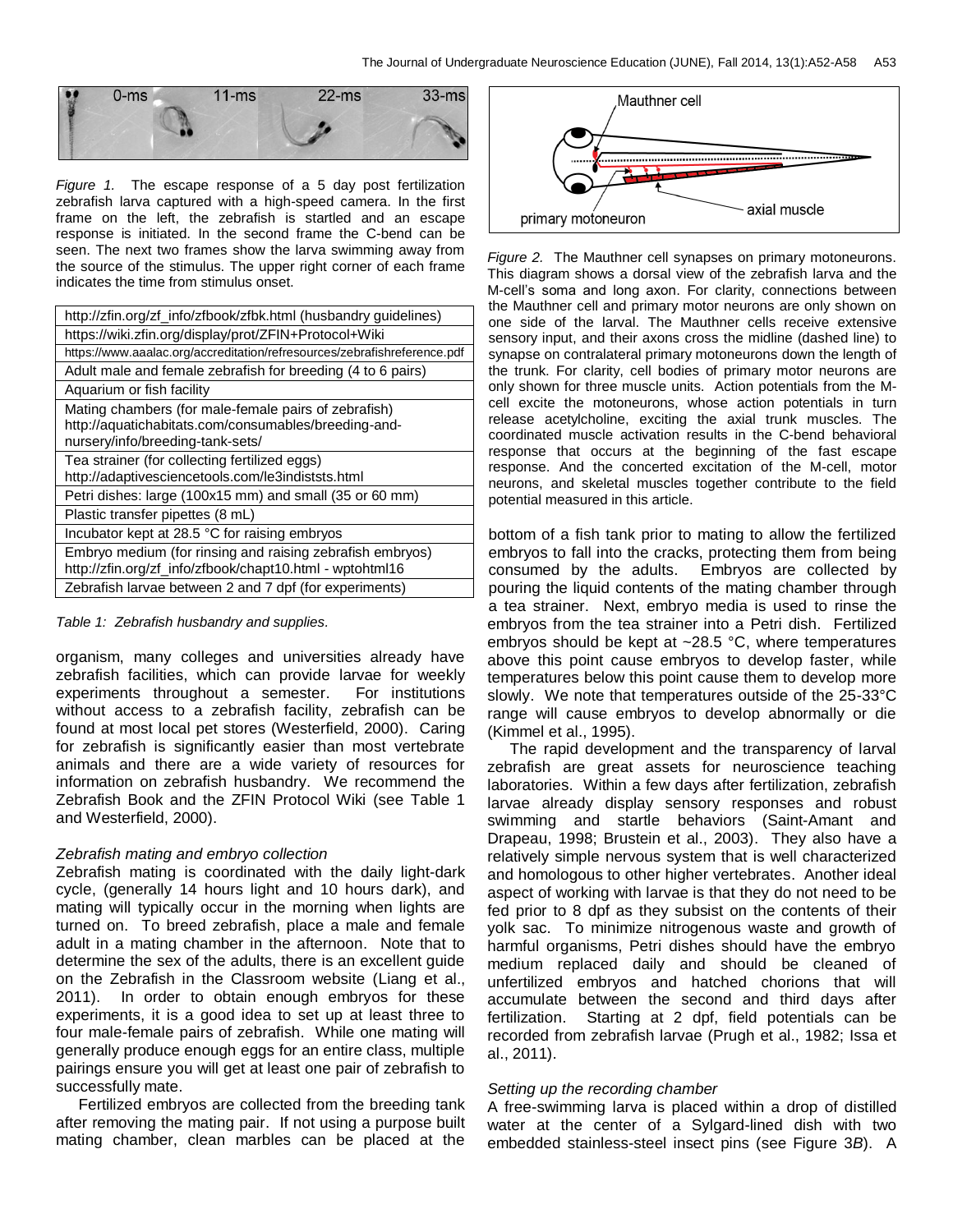small amount of modeling clay can help hold the dish in place beneath a dissection microscope. In addition to recording field potentials from free-swimming larvae, potentials can be measured from larvae that have their head and upper torso mounted in ~2% low melting point agarose. The agarose should be dissolved in distilled water by heating it in pulses with a conventional microwave. Once in solution, the agarose should be placed in a 40°C water bath or heat block to keep from gelling. Larvae should never be exposed to temperatures above 40°C, so it is important to let the temperature of the agarose solution reach equilibrium with the water bath or heat block. Using a transfer pipette, larvae are moved into the agarose solution, and then a drop of the agarose solution containing the larva is placed on a clean slide or Petri dish. As the solution solidifies, the fish is manipulated dorsal-side up using fine-tipped forceps. Once the agarose has set, trim the agarose away from the trunk using a razor blade and dissection microscope. The mounted larva should then be placed in the Sylgard-lined recording chamber and covered in distilled water. Tactile stimuli are then delivered to the head of the larva using a non-conductive glass or plastic probe.

#### *Connecting the recording equipment*

An excellent way for students to become familiar with the equipment and learn the basics of electrophysiology is to



*Figure 3.* Recoding setup and representative field potential trace. *(A)* Field potential recording setup: DAQ device, differential amplifier, laptop computer, LED light, steel plate and microscope**.**  *(B)* A Sylgard-lined dish with embedded stainless-steel insect pins and a drop of distilled water. *(C)* A single representative trace of a field potential from a 5 dpf zebrafish larva in response to a touch stimulus. The waveform of the field potential results from the coordinated neural and muscle activity that generates the Cbend at the onset of the startle response. The subsequent smaller changes in amplitude likely represent smaller, uncoordinated muscle activity while the larva swims away from the stimulus.

have them connect their own recording stations (see Table 2 for list of equipment). Before students begin, instructors can deliver a brief tutorial on the acquisition hardware and software, including a review of concepts such as field potentials, differential amplifiers, signal gain, filtering, and sampling rates.

| LabChart software (AD Instruments)                                                                                                                                                                                                                                                                                                                                   |
|----------------------------------------------------------------------------------------------------------------------------------------------------------------------------------------------------------------------------------------------------------------------------------------------------------------------------------------------------------------------|
| PowerLab 26T DAQ device (AD Instruments)                                                                                                                                                                                                                                                                                                                             |
| Model 3000 AC/DC differential amplifier (A-M Systems)                                                                                                                                                                                                                                                                                                                |
| DB15 cable (A-M Systems) with stainless steel alligator clips                                                                                                                                                                                                                                                                                                        |
| Boekel Tackiwax (VWR) or Sylgard 184 (Dow Corning)                                                                                                                                                                                                                                                                                                                   |
| Low melting point agarose (Sigma Aldrich, A9414)                                                                                                                                                                                                                                                                                                                     |
| Stainless steel insect pins (size 000; 0.25 mm diameter)                                                                                                                                                                                                                                                                                                             |
| Fiber optic light source and dissection microscope                                                                                                                                                                                                                                                                                                                   |
| We would like to note that teaching labs already set up to<br>record from earthworms, crayfish, and other small critters most<br>likely have all the electrophysiology equipment necessary for<br>these recordings. We have listed our equipment in the interest<br>of providing a specific example; however, this is only one of<br>many possible recording setups. |



Students begin by connecting the differential amplifier and data acquisition (DAQ) device to a grounded power strip. Next, they connect the analog output of the differential amplifier to one of the analog inputs on the DAQ using a BNC cable and attach the recording input cable to the input connection of the differential amplifier. For our setup, we soldered stainless-steel alligator clips to the ends of a DB15 input cable, which then clip to the stainless-steel insect pins embedded in the recording dish (Figure 3*B*).

Students then select the amplifier settings needed to isolate field potentials generated by the zebrafish larva during escape responses. The amplifier should be set to differential mode, the high pass filter to 300-Hz, and the low pass filter at 3-kHz. If the amplifier has a dedicated notch filter, this can be used to help eliminate 60-Hz electrical noise. The amplifier's gain should be set to maximize the amplitude of the field potential (e.g., 5,000X or 10,000X).

#### *Obtaining a recording*

Once the electrophysiology hardware is connected, students should connect the DAQ device to the computer (e.g., via USB cable), power on the equipment, and start the data acquisition software. The software settings should be set similarly to those used for extracellular recordings from earthworms and cockroaches. Setting the acquisition software to record continuously can function as a digital oscilloscope, but it can also make it challenging to find and review evoked field potentials. Instead, setting the software to work via "triggering" will allow data to be collected once the signal amplitude goes above a set threshold value. The field potential should reach this value at its onset, though it may take some trial and error to determine the best threshold value to use. By using triggering, data can be collected for a discrete time window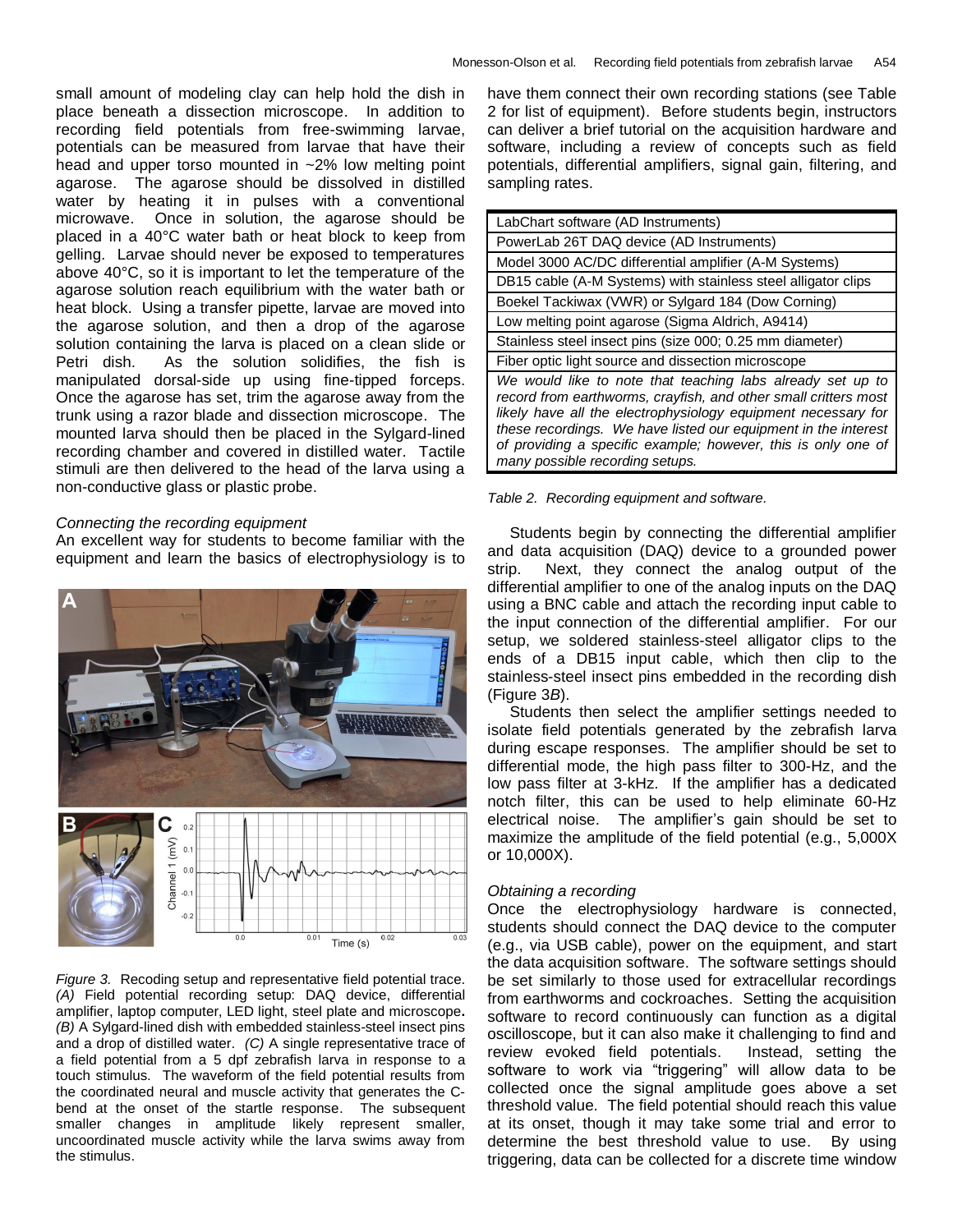before and after the field potential, which allows for easy comparison across multiple recordings.

#### *Trouble-shooting*

Students may encounter trouble with their recordings, and this is an excellent opportunity for them to use a multimeter (set to the "continuity" setting) to trouble-shoot their preparation. In particular, students can evaluate the grounding and test the electrical connections of their setup. To minimize electrical noise, the recordings can be performed on a steel plate that is placed underneath the recording setup and that grounds the amplifier, DAQ device, microscope, and other equipment (see Figure 3*A*). Use of a Faraday cage will also greatly reduce 60-Hz noise caused by poorly grounded nearby electrical equipment and fluorescent lights. Using laptop computers on battery power can also help minimize noise, especially when recording setups do not have Faraday cages (see George, 2006). While electrical connections may pose a problem, one common issue seen with this preparation is not rinsing the larva in distilled water prior to placing it in distilled water



*Figure 4*. The field potential amplitude is dependent on electrode location relative to the larva. *(A)* Diagram of the experimental setup where electrodes were placed at three distances from a fixed-position larva. The red, blue and green dots represent increasing distances from the zebrafish, respectively. For each distance, the positive electrode was fixed at the N position, while the negative electrode was placed at different angles around the larva. The electrodes represented on the diagram correspond to the "N-NE" position at distance "1". *(B)* Sample traces of field potentials obtained at electrode positions N-S, distance 3; N-S, distance 1; N-E, distance 3; S-N, distance 3 (from top to bottom, respectively). Scale for all traces indicated at top right corner. Note that the electrodes were reversed for recording the bottom potential and this resulted in the flipped polarity of the field potential. (*C*) Plot of the absolute amplitude of the initial largeamplitude, biphasic portion of each field potential at a given recording distance and electrode position.

in the recording dish. The high resistance of distilled water is essential to recording robust field potentials (Issa et al., 2011).

## **RESULTS**

*Recording activity from free-swimming zebrafish*

Multiple sensory systems can excite an escape response in zebrafish larvae including auditory and tactile stimuli. Perhaps the easiest method to elicit an escape response is to use a glass probe to gently touch the head of the larval zebrafish. A light touch to the head of a zebrafish activates trigeminal neurons, while a touch to the tail will activate touch receptors known as Rohon-Beard neurons, both of which synapse on the M-cell and evoke startle responses (Kimmel et al., 1990). To examine this response in a freeswimming larva, we rinsed a larva in distilled water and placed it into a drop of distilled water that surrounded the two stainless-steel insect pins in our recording dish (see Figure 3*B*). We then evoked an escape response with a light touch (Figure 3*C*) using a glass probe fashioned by heating the tip of a Pasteur pipette with a Bunsen burner until the end melted closed. Alternatively, any probe made of nonconductive material, like the tip of a plastic pipette will work.

Field recordings of escape responses from larval zebrafish are subject to the position of the larva relative to the recording electrodes. The polarity of the potential is dependent on the location of the larva in relation to the recording electrodes and will sometimes be reversed. The amplitude of the field potential is also dependent on the distance of the larva from the electrodes. Students can be encouraged to develop hypotheses about the effect that the position of the recording electrodes will have on measured field potentials (such as size, shape, or polarity). Next, we present a student-designed experiment to examine this variability.

#### *Testing the effect of larval position and distance from electrodes on the field potential*

In order to track the position of the electrodes relative to the larva, we drew concentric octagons on a piece of paper that was pasted to the bottom of the recording dish. The lines were visible through the transparent dish and the intersections served as reference points for placing the stainless steel pins and clipping the recording electrodes (see Figure 4*A*).

We then fixed a 5 dpf larva in 2% low-melt agarose at the center of a recording dish along its rostro-caudal axis and collected a series of field recordings by varying the electrode location. For example, the alligator clip for the positive electrode was connected to a pin located at the N position, at distance 1, and the negative electrode was then clipped to the other available positions along distance 1. Here we chose to use one easily quantifiable feature of the field potential, the absolute size of the initial largeamplitude biphasic waveform. We measured this as the voltage difference between the initial highest and lowest peaks (see Figure 3*C* and Figure 4*B* for example). Our results for a series of pin locations at three different distances and at eight different angles were then plotted for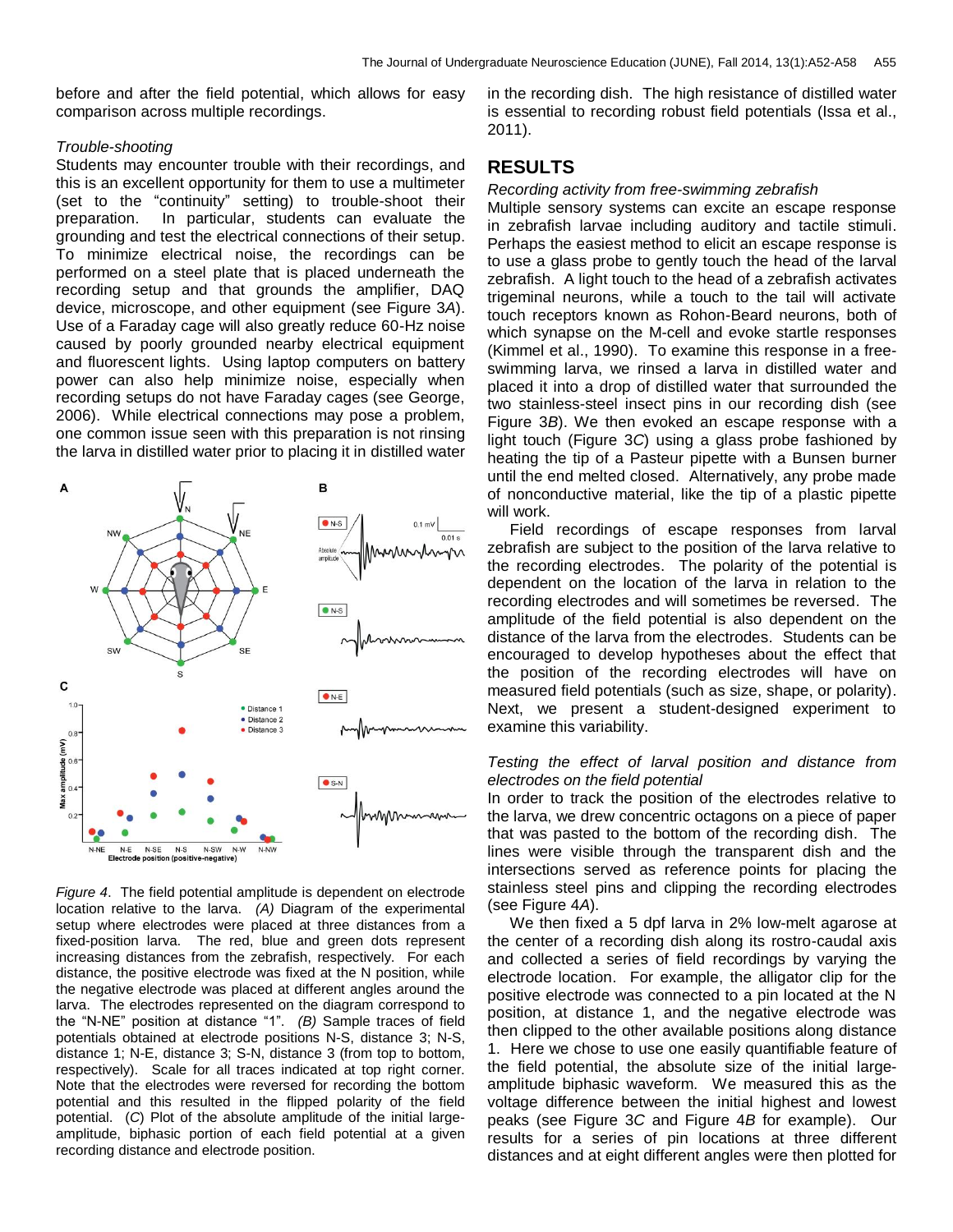comparison (Figure 4*C*). We waited approximately one minute in between consecutive trials to avoid habituation of the escape reflex—another student experiment could examine this. Our results indicate that the absolute amplitude of the field potential is greatest when the electrodes are closest to the larva and positioned along its rostro-caudal axis, and the amplitude varies linearly with distance and angle away from this optimum location. Furthermore, we found that the polarity of the response is reversed when the negative electrode is closer to the anterior end of the larva and the positive electrode is toward to the posterior end (see Figure 4*C*, bottom trace). Students can be encouraged to think about what this means in terms of the biological signal being generated by the animal.

## **DISCUSSION**

Recording field potentials from the electrophysiological signals generated by the larval zebrafish during an escape response is an excellent tool for use in neuroscience teaching laboratories. Many advanced electrophysiology labs rely on more expensive equipment, complex dissections, and often prove to be difficult for students to obtain successful recordings. Importantly, the techniques described here should provide all students with their own data to analyze. Furthermore, several excellent pedagogical goals can be accomplished through this laboratory, including the formulation of a testable hypothesis, the collection, analysis, and representation of quantifiable data, and perhaps the subsequent creation of a journal-style laboratory report discussed below.

### *Potential experiments and classroom exercises*

The escape response and field recordings of the underlying electrophysiological signals can be used for hypothesis-based, student-driven experiments. Providing students with an in-depth lecture at the onset of the laboratory can position students to think critically about many aspects of the laboratory. Here we provide several different avenues for potential experiments and laboratory exercises.

Given the importance of the startle response for survival from potential threats, the M-cell receives synaptic input from multiple senses, including auditory, lateral line, visual, and somatosensory systems (Zottoli, 1977; Zottoli et al., 1995; Korn and Faber, 2005; Kohashi and Oda, 2008; Mu et al., 2012; Stewart et al., 2013). For instance, the M-cells receive direct synaptic input from the afferent neurons of the ear (Kimmel et al., 1981). Thus, a brief tone or vibration (via a light tap to the recording dish) can also be used evoke an escape response (Nakayama and Oda, 2004; Kohashi et al., 2012). This well-studied auditory startle response is also modulated by the lateral line, an additional sensory system in fish and amphibians that utilizes hair cells to detect low frequency water motion. The lateral line is composed of collections of hair cells located at regular intervals along the length of the body and around the head, and its function is vital for the timing of M-cell activity (Mirjany et al., 2011; Mirjany and Faber, 2011; Stewart et al., 2013). Additionally, the visual system

has been shown to modulate the activity of M-cells. Visual stimuli when paired with auditory stimuli increase the probability of an M-cell response (Mu et al., 2012). Altogether, students have a variety of sensory systems to examine with respect to the startle response, though these types of experiments may require multi-week projects.

Importantly, zebrafish larvae are amenable to many genetic manipulations, including mRNA knock-down using morpholinos (http://www.gene-tools.com), forward and reverse mutagenesis screens, enhancer trap screens (Kawakami et al., 2010), and GAL4/UAS transgenic tools (Halpern et al., 2008). There is also a repository (available at http://zebrafish.org/zirc/home/guide.php) of an expanding number of mutant and transgenic fish lines available to the community (Bradford et al., 2011). Furthermore, the power of optogenetics and optophysiology are being increasingly harnessed using larval zebrafish (Del Bene and Wyart, 2012; Akerboom et al., 2013; Portugues et al., 2013). For example, our laboratory recently expressed the light-activated ion channel, Channelrhodopsin-2 (ChR2) in zebrafish hair cells of the ear and lateral line. These transgenic fish display an escape response when ChR2 is activated by ~470-nm light (Monesson-Olson et al., 2014). The experiment in the Results section was performed using this line and a 10-ms pulse of ~470 nm light via an inexpensive blue LED (for LED design see Pulver et al., 2011). Adding optogenetics to an undergraduate laboratory is a powerful tool (also see Pulver et al., 2011) and provides an excellent opportunity to teach about this rapidly developing field of neuroscience (for review see Smedemark-Margulies and Trapani, 2013).

Using pharmacology, students can compare responses in the presence of drugs that modulate many aspects of the reflex. Paralytics and other ion channel blockers can be used to generate dose-response curves and inhibition assays (see for example the effects of alpha-bungarotoxin, Issa et al., 2011). Another example could have students block the glycine receptor, resulting in paralysis during these developmental stages (Hirata et al., 2005). Furthermore, McKeown et al. describe a set of teaching labs investigating glycine neurotransmitter function in zebrafish that could be complemented by field recordings of the escape response (2009). Importantly, treating whole larvae with drugs and chemicals is straightforward as most agents can be added directly to the surrounding medium (often with 0.1 % DMSO to aid in carrying the drug across the skin).

The startle response can also be compared across different stimulus modalities, including using an electric field pulse to excite the M-cell directly (see Methods section in Tabor et al., 2014), as direct M-cell activation can evoke the C-bend behavior (Zottoli, 1977; Eaton et al., 1981). We note that fixed larvae are best for quantitative comparisons of the field potential. Novel stimuli can also be assayed for their ability to trigger startle responses. For example, application of noxious odorants or pulsing cold or hot liquids onto the larva can be used to examine whether there are olfactory or temperature-sensitive inputs onto the M-cell. Within these potential experiments, students can also examine the relationship between stimulus strength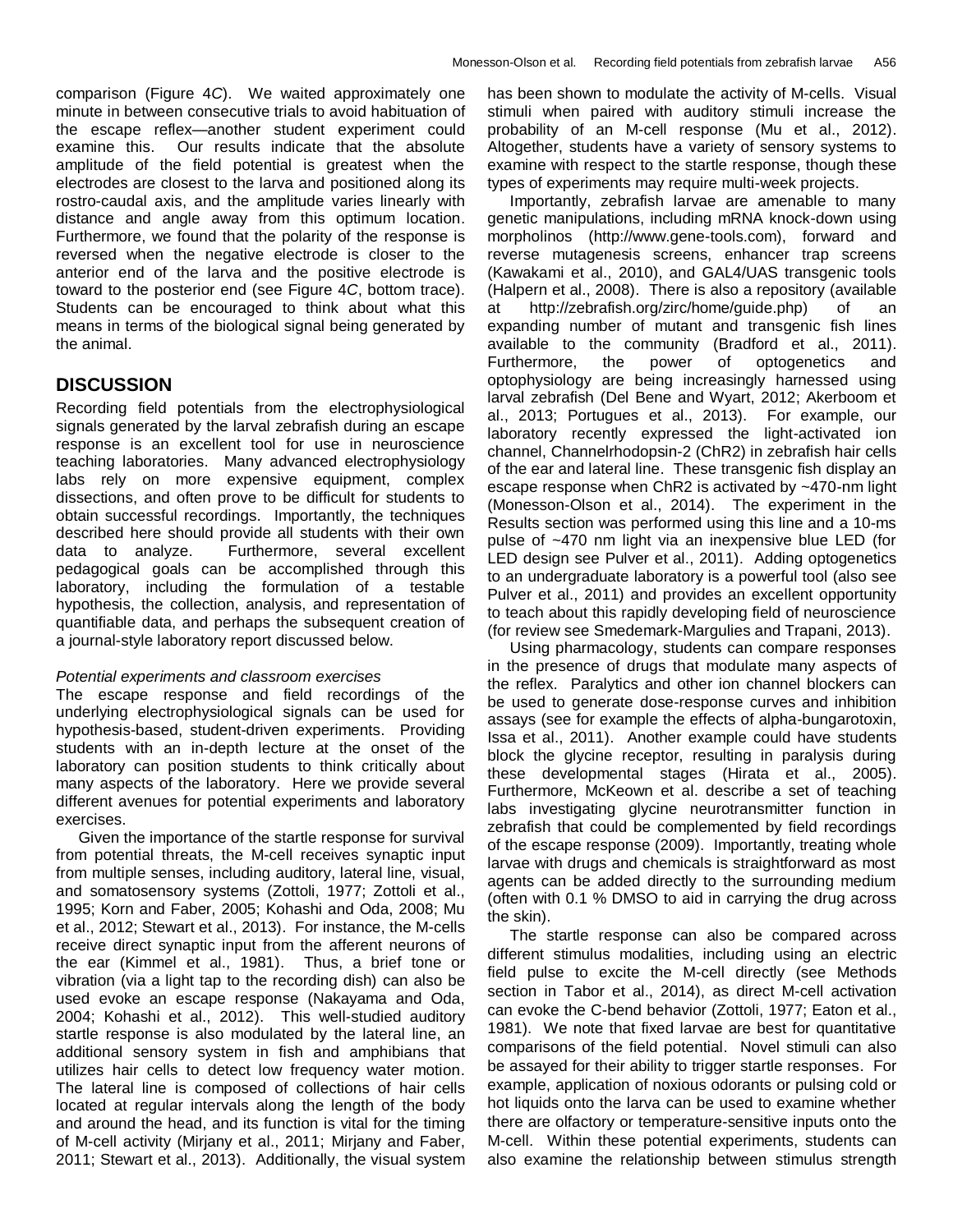and duration on the threshold and magnitude of the escape response.

## *Pedagogical outcomes*

Through initial lectures at the start of the lab, potentially coinciding with syllabus lectures, students are able to learn about and observe a vertebrate reflex behavior that involves multiple sensory systems, neural circuitry, synaptic physiology, muscle physiology, and the electrophysiological methods used by researchers to study these processes. Indeed, many of the papers cited here provide useful assignments both for background reading of techniques and for forming the basis of student-developed hypotheses. In its simplest form, an introductory laboratory will expose students to the equipment and software necessary for later, more in depth experiments. This introduction will also give students an appreciation for the power of the zebrafish model organism, which is presently used in many basic research laboratories around the world.

For a journal-style lab report, students provide an *Introduction* section that introduces the experiment and justifies their hypotheses, write a concise *Materials and Methods* section (in the passive voice), generate a *Results* section that includes well-designed *Figures* and proper *Figure Legends*, and finally, they craft a *Discussion* section with its requisite components. Students are also reminded about plagiarism and instructed on how to include proper citations and a *References* section. Feedback from students that have created this form of lab report have remarked both on how well they have learned the subject matter and how much their writing was improved—which typically results from a required first draft of the report, and which could further be improved through peer to peer editing and reviewing. Many students also note that they gained an appreciation for the published research articles that they read in their various courses. Finally, the lab report allows for assessment of student learning goals that may have been set at the onset of the laboratory.

## *Low-cost equipment and software options*

We note that similar field potentials could be recorded from other aquatic vertebrates such as medaka, tadpoles, or goldfish (see for example Featherstone et al., 1991). Also, we have found that field potentials can be observed using a SpikerBox (a small, inexpensive amplifier from Backyard Brains https://backyardbrains.com/; Marzullo and Gage, 2012). Using a SpikerBox together with their free acquisition application called Spike Recorder (https://backyardbrains.com/products/spikerecorder),

students are able to record and analyze field potentials similar to those described here. These open-source tools provide an excellent low-cost setup for laboratories with a limited budget. Open-source options also highlight the potential for student-driven Makerspace projects (http://makerspace.com/) and could include using opensource programming (http://code.org/) together with Arduino (http://www.arduino.cc/) or Raspberry Pi (http://www.raspberrypi.org/) resources for creating their own acquisition hardware.

## **REFERENCES**

- Akerboom J et al. (2013) Genetically encoded calcium indicators for multi-color neural activity imaging and combination with optogenetics. Front Mol Neurosci 6:2.
- Bradford Y et al. (2011) ZFIN: enhancements and updates to the Zebrafish Model Organism Database. Nucleic Acids Res 39:D822–D829.
- Brustein E, Saint-Amant L, Buss RR, Chong M, McDearmid JR, Drapeau P (2003) Steps during the development of the zebrafish locomotor network. J Physiol-Paris 97:77–86.
- Dagda RK, Thalhauser RM, Dagda R, Marzullo TC, Gage GJ (2013) Using crickets to introduce neurophysiology to early undergraduate students. J Undergrad Neurosci Educ 12:A66– A74.
- Del Bene F, Wyart C (2012) Optogenetics: a new enlightenment age for zebrafish neurobiology. Dev Neurobiol 72:404–414.
- Eaton RC, Bombardieri RA, Meyer DL (1977a) The Mauthnerinitiated startle response in teleost fish. J Exp Biol 66:65–81.
- Eaton RC, Farley RD (1975) Mauthner neuron field potential in newly hatched larvae of the zebra fish. J Neurophysiol 38:502– 512.
- Eaton RC, Farley RD, Kimmel CB, Schabtach E (1977b) Functional development in the Mauthner cell system of embryos and larvae of the zebra fish. J Neurobiol 8:151–172.
- Eaton RC, Lavender WA, Wieland CM (1981) Identification of Mauthner-initiated response patterns in goldfish: evidence from simultaneous cinematography and electrophysiology. J Comp Physiol 144:521–531.
- Eaton RC, Lee RK, Foreman MB (2001) The Mauthner cell and other identified neurons of the brainstem escape network of fish. Prog Neurobiol 63:467–485.
- Featherstone D, Drewes CD, Coats JR (1991) Short communication: noninvasive detection of electrical events during the startle response in larval medaka. J Exp Biol 158:583–589.
- George S (2006) Data acquisition and display for electrophysiology: PC oscilloscopes. J Undergrad Neurosci Educ 5:R11–R14.
- Halpern ME, Rhee J, Goll MG, Akitake CM, Parsons M, Leach SD. (2008) Gal4/UAS transgenic tools and their application to zebrafish. Zebrafish 5:97-110.
- Hirata H, Saint-Amant L, Downes GB, Cui WW, Zhou W, Granato M, Kuwada JY (2005) Zebrafish bandoneon mutants display behavioral defects due to a mutation in the glycine receptor beta-subunit. Proc Natl Acad Sci U S A 102:8345 –8350.
- Issa FA, O'Brien G, Kettunen P, Sagasti A, Glanzman DL, Papazian DM (2011) Neural circuit activity in freely behaving zebrafish (*Danio rerio*). J Exp Biol 214:1028–1038.
- Johnson BR, Hauptman SA, Bonow RH (2007) Construction of a simple suction electrode for extracellular recording and stimulation. J Undergrad Neurosci Educ 6:A21–A26.
- Kawakami K, Abe G, Asada T, Asakawa K, Fukuda R, Ito A, Lal P, Mouri N, Muto A, Suster ML, Takakubo H, Urasaki A, Wada H, Yoshida M (2010) zTrap: zebrafish gene trap and enhancer trap database. BMC Dev Biol 10:105.
- Kimmel CB, Ballard WW, Kimmel SR, Ullmann B, Schilling TF (1995) Stages of embryonic development of the zebrafish. Dev Dyn 203:253–310.
- Kimmel CB, Hatta K, Metcalfe WK (1990) Early axonal contacts during development of an identified dendrite in the brain of the zebrafish. Neuron 4:535–545.
- Kimmel CB, Sessions SK, Kimmel RJ (1981) Morphogenesis and synaptogenesis of the zebrafish Mauthner neuron. J Comp Neurol 198:101–120.
- Kladt N, Hanslik U, Heinzel HG (2010) Teaching basic neurophysiology using intact earthworms. J Undergrad